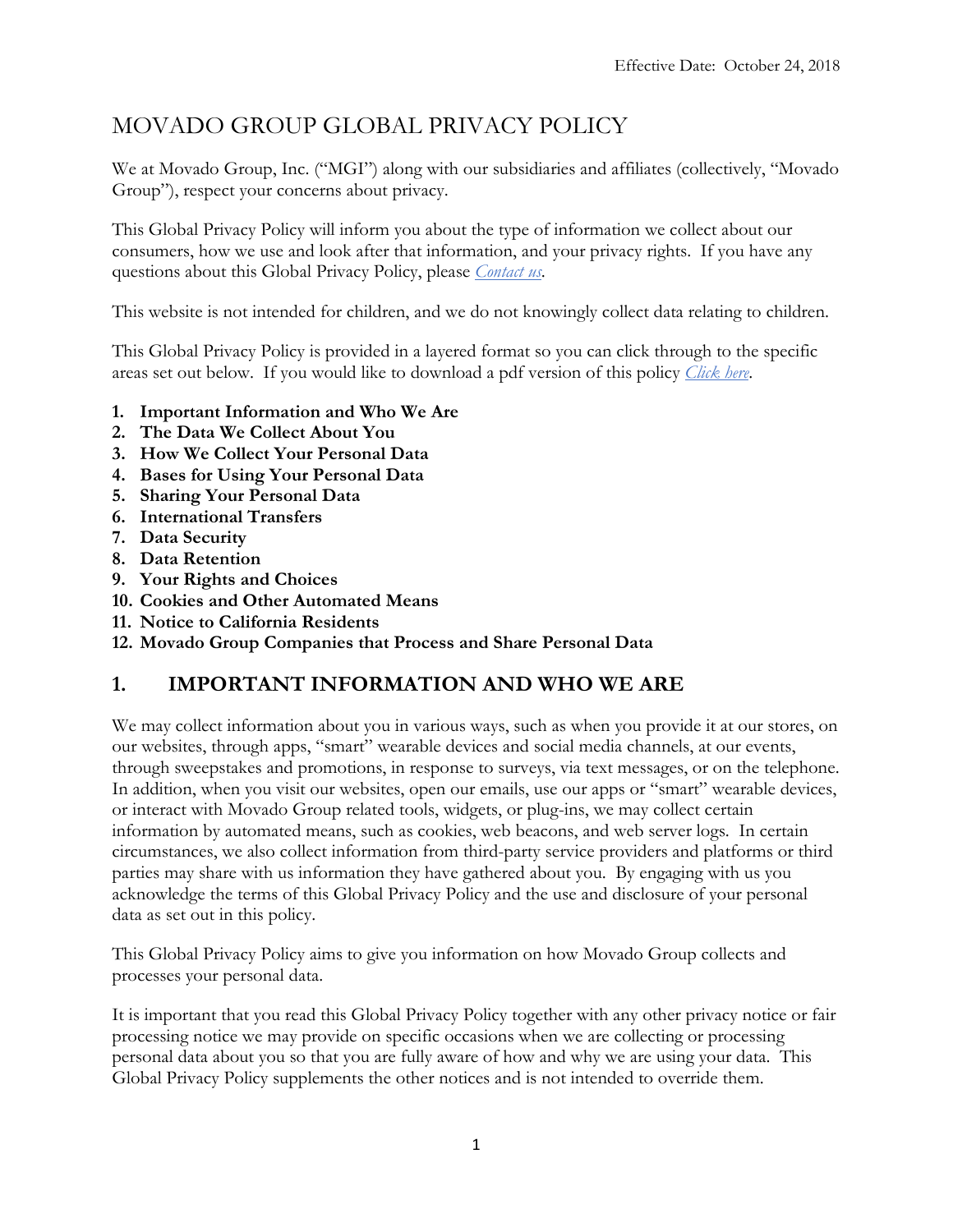#### CONTROLLER

This Global Privacy Policy is issued on behalf of the Movado Group of companies, so when we mention "Movado Group," "we," "us," or "our" in this Global Privacy Policy, we are referring to the relevant company in the Movado Group of companies responsible for processing your data. Please *Click here* for details about the different legal entities that are part of Movado Group and which Movado Group entity is the controller for this website.

#### CONTACT DETAILS

If you have any questions about this Global Privacy Policy, including any requests to exercise your legal rights, please email us at *[PRIVACY@MOVADOGROUP.COM](mailto:PRIVACY@MOVADOGROUP.COM)*. Please understand that due to time differences and other factors we may not be able to respond to your query immediately; we will, however, respond as quickly as we can and within any legal requirements. You also may write to a specific Movado Group entity, *Attn: Legal Department*, using the mailing information available *here*.

#### CHANGES TO THIS GLOBAL PRIVACY POLICY AND YOUR DUTY TO INFORM US OF **CHANGES**

This version was last updated effective on the date set forth at the top of this document. We may update our Global Privacy Policy periodically. For significant changes, we will notify you by posting a prominent notice on our website indicating at the top of the notice when it was most recently updated.

It is important that the personal data we hold about you is accurate and current. Please update your account or *Contact us* if your personal data changes during your relationship with us.

#### THIRD-PARTY LINKS

For your convenience and information, our websites and apps may provide links to non-Movado Group websites, apps, plug-ins, and services. Clicking on those links or enabling those connections may allow third parties to collect or share data about you. Similarly, our products and services may be made available to you through third-party platforms (such as providers of app stores) or through other third-party channels. Movado Group does not control these third-party sites and is not responsible for their privacy practices. We encourage you to read the privacy policy of every site and channel you visit.

## **2. THE DATA WE COLLECT ABOUT YOU**

Personal data, or personal information, means any information about an individual from which that person can be identified. It does not include data where the identity has been removed (anonymous data) or is otherwise not ascertainable.

We may collect, use, store, and transfer different kinds of personal data about you, which we have grouped together as follows:

• **Identity Data** includes first name, last name, username or similar identifier, and title.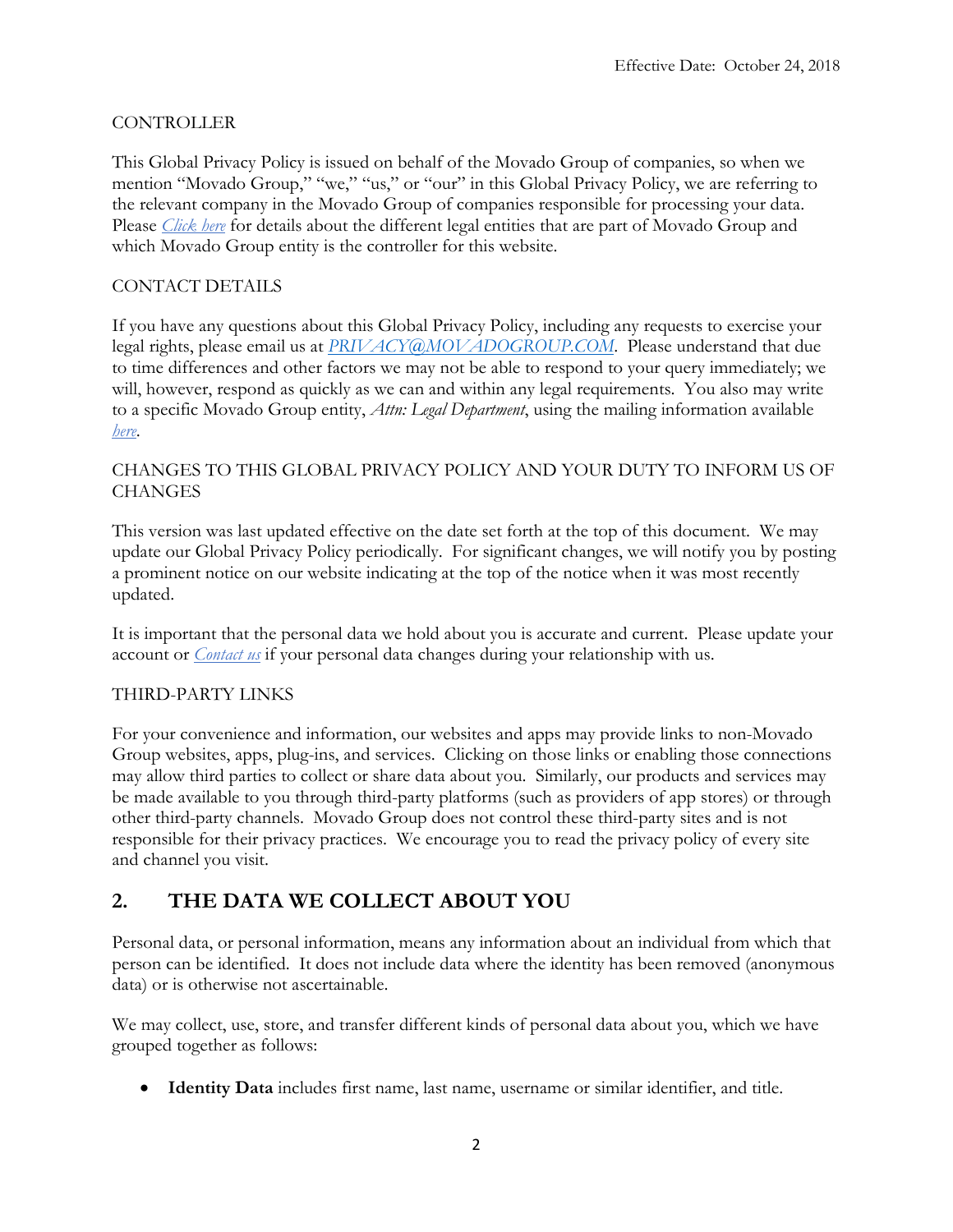- **Contact Data** includes first name, last name, billing address, delivery address, email address, and mobile or other telephone numbers.
- **Payment Data** includes bank account and payment card details, expiration date, authorization number or security code, and billing address.
- **Transaction Data** includes Contact Data, Payment Data, and details about products and services you have purchased from us.
- **Customer Service Data** includes service inquiries, comments, and warranty and repair history.
- **Technical Data** includes internet protocol (IP) address, your login data, browser type and version, time zone setting and location, browser plug-in types and versions, operating system and platform, and other technology on devices you use to access this website. For further details, see *Cookies and Other Automated Means*.
- **Profile Data** includes username or similar identifier, password, date of birth, gender, marital status, demographics, Transaction Data, and your interests, preferences, feedback, and survey responses.
- **Usage Data** includes information about how you use our website, products, and services.
- **User Content** includes photographs, comments, and other content you provide.
- **Marketing and Communications Data** includes your preferences in receiving marketing from us and our third parties.
- **Friends Data** includes contact information you provide about friends or other people you would like us to contact.

Please keep in mind that many of the data elements mentioned above do not by themselves constitute personal data but instead only constitute personal data when combined with other data elements. For example, demographics data, Usage Data, and details about products and services you purchase from us do not constitute personal data unless combined with Identity Data or other data that connects such information to your identity.

We also collect, use, and share **Aggregated Data** such as statistical or demographic data for any purpose. Aggregated Data may be derived from your personal data but is not considered personal data in law as this data does **not** directly or indirectly reveal your identity. For example, we may aggregate your Usage Data to calculate the percentage of users accessing a specific website feature. However, if we combine or connect Aggregated Data with your personal data so that it can directly or indirectly identify you, we treat the combined data as personal data which will be used in accordance with this Global Privacy Policy.

When permissible, we may collect **Special Categories of Personal Data** about you (this includes details about your race or ethnicity, religious or philosophical beliefs, sex life, sexual orientation, political opinions, trade union membership, information about your health and genetic and biometric data). We do not collect any information about criminal convictions and offenses. We do not seek to collect any Special Categories of Personal Data in respect of residents of the European Economic Area ("EEA") (which includes the member states of the European Union plus Iceland, Lichtenstein and Norway) and Switzerland or under other circumstances in which the General Data Protection Regulation applies (please see *Bases for Using Your Personal Information*, below).

When you provide us with User Content or other data, please do not include any of these Special Categories of Personal Data, especially with reference to another person. If we become aware that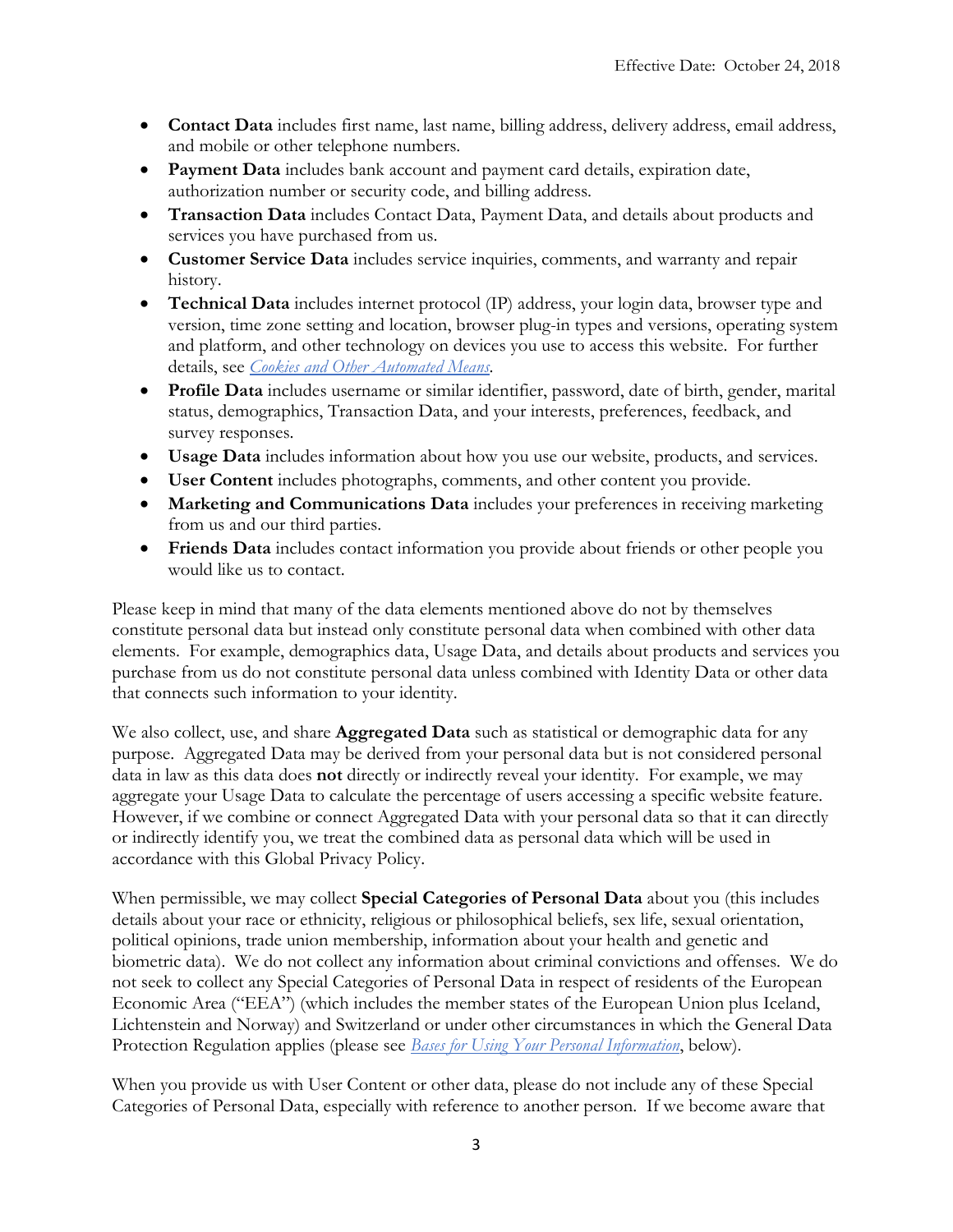you have provided any of this type of information to us when submitting User Content, we will either delete the information from our records or communicate with you concerning your intentions for our use of the information you provided.

When we need to collect personal data by law or under the terms of a contract we have with you, and you fail to provide that data when requested, we may not be able to perform the contract we have or are trying to enter into with you (for example, to provide you with goods or services). In this case, we may have to cancel a product or service you have with us, but we will notify you if this is the case at the time.

# **3. HOW WE COLLECT YOUR PERSONAL DATA**

We use different methods to collect data from and about you, including through:

- **Direct interactions**. You may give us your Identity, Contact, Payment, Transaction, Customer Service, Profile, User Content, and/or Marketing and Communications Data by filling in forms or by corresponding with us by mail, telephone, email, social media, or otherwise. This includes personal data you provide when you:
	- Create an account;
	- Seek to purchase our products;
	- Apply for our services (such as warranty or after-sales service);
	- Subscribe to our newsletter;
	- Request marketing to be sent to you;
	- Enter a competition, promotion or survey;
	- Interact with us on social media; or
	- Give us some feedback.
- **Automated technologies or interactions**.As you interact with our website, apps, social media platforms, physical stores, and "smart" watches, we may automatically collect Technical, Profile, and/or Usage Data about your equipment, browsing actions, and patterns. We collect this personal data by using cookies, server logs, location-sensing technology, and other similar technologies. We may also receive Technical, Profile, and/or Usage Data about you if you visit other websites employing our cookies. Please see *Cookies and Other Automated Means* for further details.
- **Third parties or publicly available sources**.We may receive personal data about you from various third parties and public sources, including the following:
	- Identity and Contact Data from publicly available sources;
	- Contact, Payment and Transaction Data from payment processor and fraud detection and prevention companies;
	- Identity and/or Contact Data from friends or people you know and who have asked us to contact you;
	- Technical Data from analytics providers like Google;
	- Technical Data from search information providers;
	- Identity, Contact, Profile, Usage, User Content, and/or Friends Data from social media channels like Facebook, Instagram, Pinterest, and Twitter.
	- Identity, Contact, Profile, and/or Usage Data from advertising networks and marketing lists; and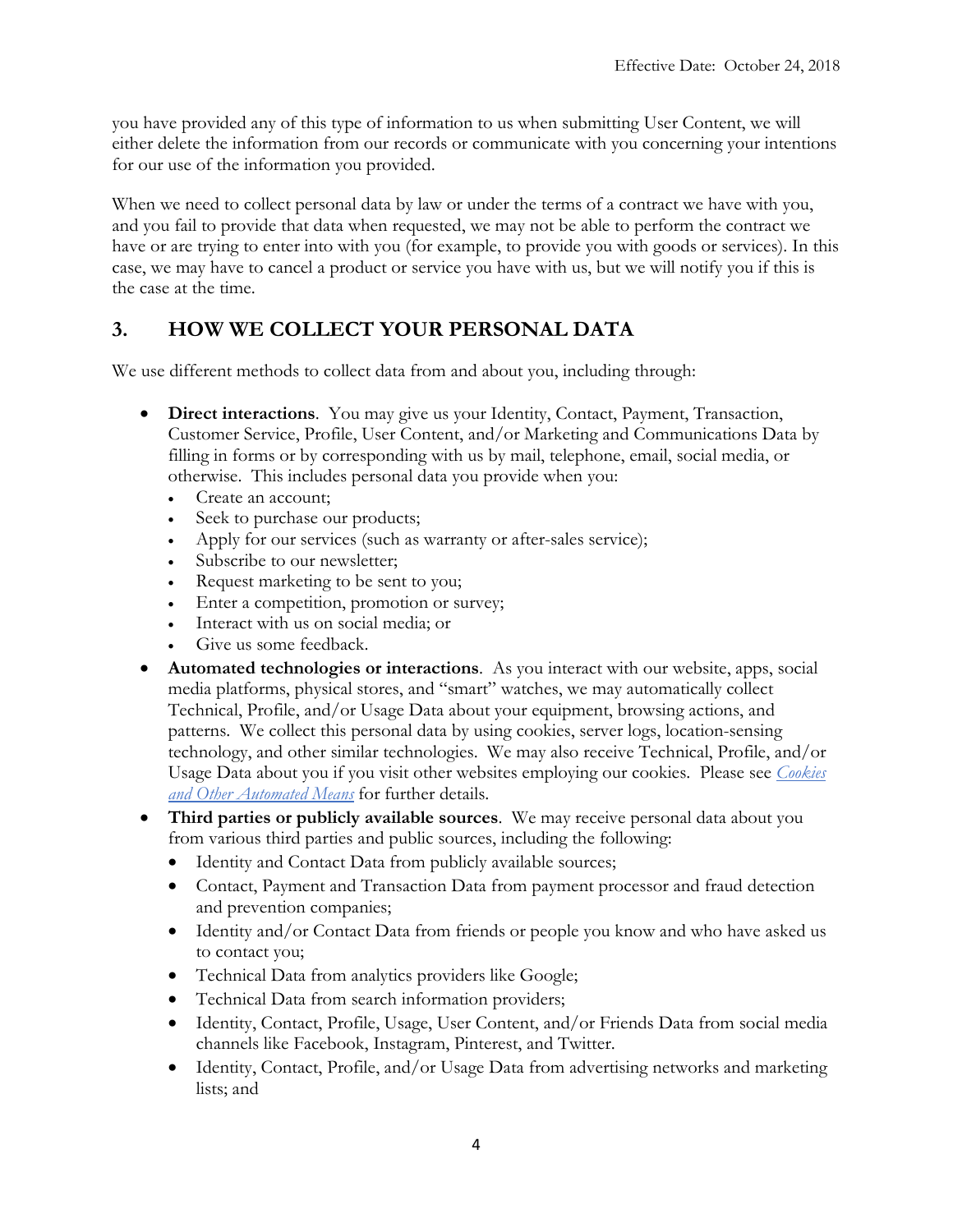• Identity, Contact, and/or Profile Data from marketing insights companies like Experian.

# **4. BASES FOR USING YOUR PERSONAL DATA**

We will only use your personal data when the law allows us to do so. Most commonly, we will use your personal data in the following circumstances:

- Where we need to perform the contract we are about to enter into or have entered into with you.
- Where it is necessary for our legitimate interests (or those of a third party, where permissible).
- Where we need to comply with a legal or regulatory obligation.

Generally, we do not rely on consent as a legal basis for processing your personal data. However, we strive to provide you with choices regarding certain personal data uses, particularly around marketing and advertising. You can change those choices at any time by clicking the *"unsubscribe"* link on the communication sent to you or by *Contacting us*. When you unsubscribe we will stop sending you direct marketing communications but may continue using your personal data for other purposes for which a different lawful basis for processing exists. If you choose to provide us with your email address to receive our newsletter or other direct marketing materials, we will not share that information with unaffiliated entities for those third parties' own purposes, although as described below we may share that information with unaffiliated third parties to help facilitate and improve our own communications with you.

### PURPOSES FOR WHICH WE WILL USE YOUR PERSONAL DATA

We may use your personal data and other information for any purpose permitted by law.

On 25 May 2018, the General Data Protection Regulation (GDPR) promulgated by the European Union came into effect. The GDPR limits the legal bases upon which we may collect and use personal data and requires us to explain which legal bases we rely on for the processing of data when the GDPR applies.

We have therefore set out below in table format (the "GDPR Table") a description of the ways we plan to use your personal data and which of the legal bases we rely on to do so if and when the GDPR applies, including whenever the subject of the personal data is a resident of the EEA or Switzerland. In the GDPR Table "legitimate interests" means our interest in conducting and managing our business to enable us to give you the best products and services and the best and most secure experience and to grow our business. Although many things go into making this happen, to help you better understand what our legitimate interests are we have identified in the GDPR Table certain examples. Since we do not seek to collect any Special Categories of Personal Data when the GDPR applies, the GDPR Table does not include examples of the use of Special Categories of Personal Data.

Note that under the GDPR we may process your personal data for more than one lawful ground depending upon the specific purpose for which we are using your data. Please *Contact us* if you need details about the specific legal ground we are relying on to process your personal data where more than one ground has been set out in the GDPR Table below.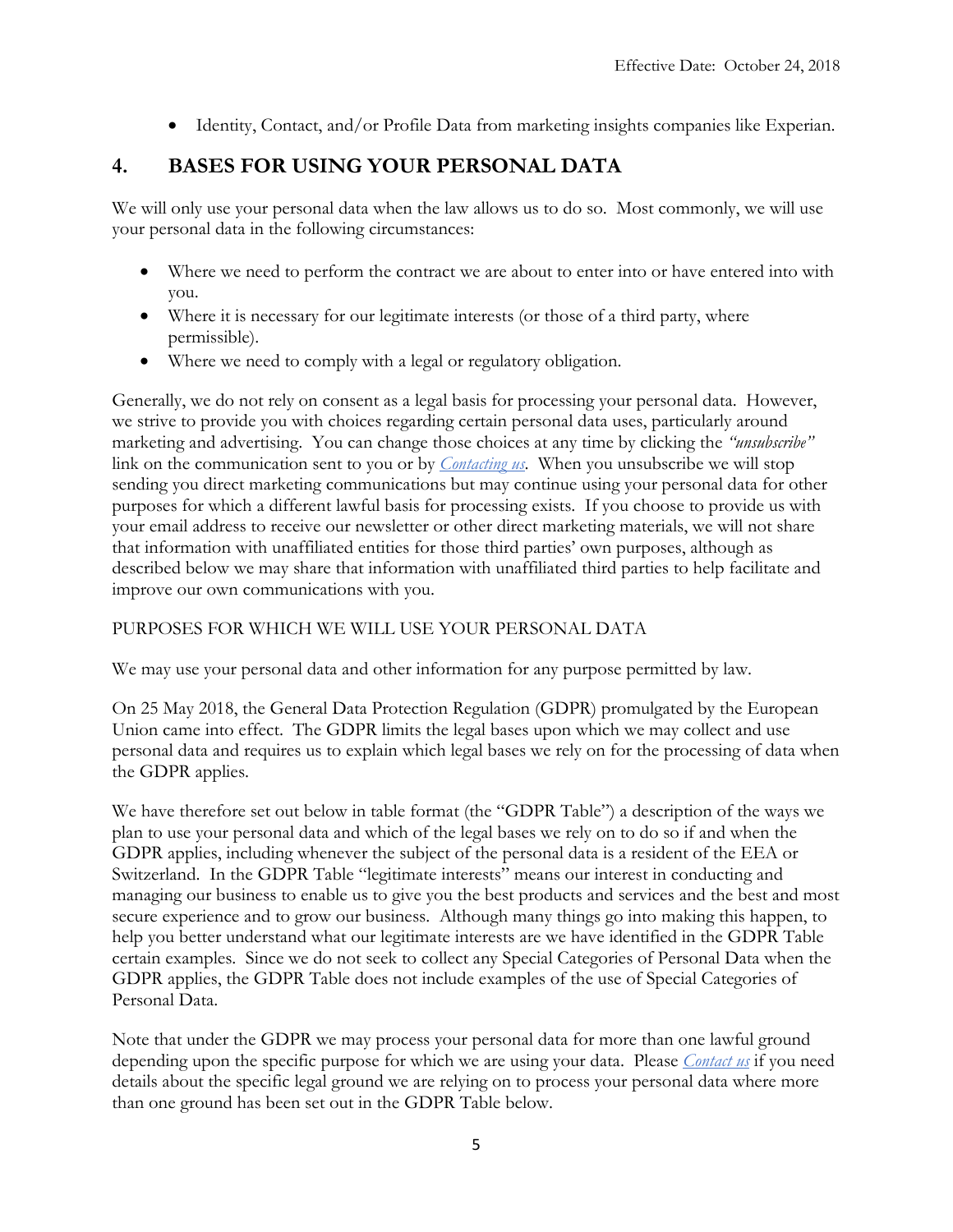| Purpose/Activity under<br><b>GDPR</b>                                            | Type of data                        | Lawful basis under GDPR<br>for processing                                                                                              |
|----------------------------------------------------------------------------------|-------------------------------------|----------------------------------------------------------------------------------------------------------------------------------------|
| To register you as a new<br>customer / to create and<br>manage your user account | (a) Identity                        | (a) Performance of a contract<br>with you<br>(b) Necessary for our<br>legitimate interests (to keep<br>our records updated, to service |
|                                                                                  | (b) Contact                         |                                                                                                                                        |
|                                                                                  | (c) Payment                         |                                                                                                                                        |
|                                                                                  | (d) Transaction                     | our consumers and optimize<br>the consumer experience)                                                                                 |
| To verify your identity                                                          | (a) Identity                        | (a) Performance of a contract<br>with you<br>(b) Necessary to comply with a<br>legal obligation                                        |
|                                                                                  | (b) Contact                         |                                                                                                                                        |
|                                                                                  | (c) Payment                         |                                                                                                                                        |
|                                                                                  | (d) Transaction                     | (c) Necessary for our<br>legitimate interests (to protect                                                                              |
|                                                                                  | (e) Technical                       | against identity theft and to<br>prevent fraud and other<br>unlawful activity, claims, and<br>other liabilities)                       |
| To process and deliver your<br>order including:                                  | (a) Identity                        | (a) Performance of a contract<br>with you                                                                                              |
| (a) Manage payments, fees, and<br>charges                                        | (b) Contact<br>(c) Financial        | (b) Necessary to comply with a<br>legal obligation                                                                                     |
| (b) Reduce credit risk                                                           | (d) Transaction                     | (c) Necessary for our<br>legitimate interests (to keep                                                                                 |
| (c) Collect and recover money<br>owed to us                                      | (e) Marketing and<br>Communications | our records updated, to<br>protect our business and<br>shareholders, to study how<br>customers use our<br>products/services)           |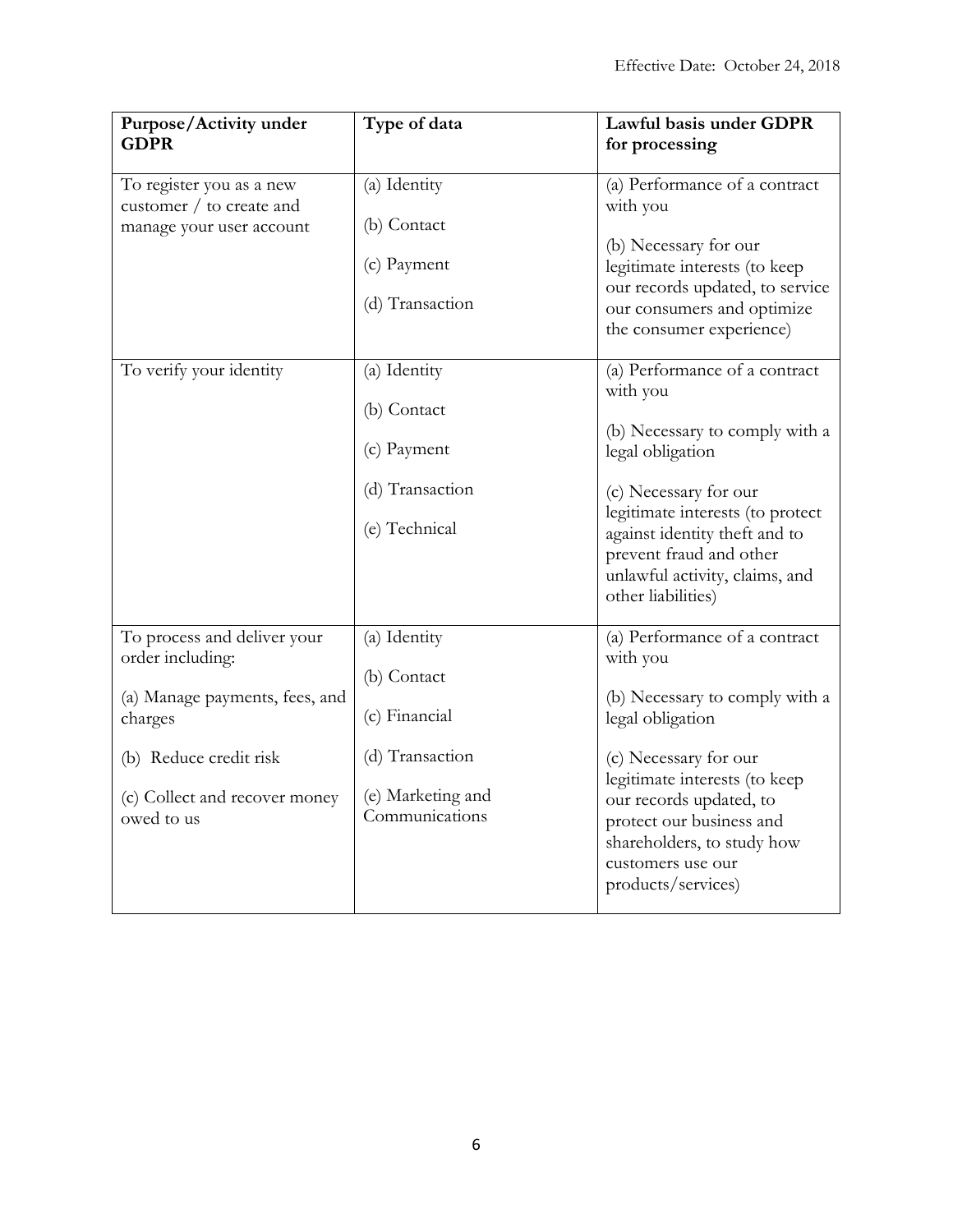| Purpose/Activity under<br><b>GDPR</b>                                                                         | Type of data                                                                                                                       | Lawful basis under GDPR<br>for processing                                                                                                                                                                       |
|---------------------------------------------------------------------------------------------------------------|------------------------------------------------------------------------------------------------------------------------------------|-----------------------------------------------------------------------------------------------------------------------------------------------------------------------------------------------------------------|
| To provide product and<br>services offerings to you                                                           | (a) Identity<br>(b) Contact<br>(c) Transaction<br>(d) Profile<br>(e) Usage<br>(f) Technical<br>(g) Marketing and<br>Communications | (a) Necessary for our<br>legitimate interests (to study<br>how customers use our<br>products/services, to develop<br>them, to grow our business,<br>and to inform our marketing<br>strategy)                    |
| To determine warranty<br>coverage and provide<br>customer services, including<br>responding to your inquiries | (h) Friends<br>(a) Identity<br>(b) Contact<br>(c) Transaction<br>(d) Customer Service                                              | (a) Performance of a contract<br>with you<br>(b) Necessary to comply with a<br>legal obligation<br>(c) Necessary for our<br>legitimate interests (to improve<br>our products/services, to grow<br>our business) |
| To respond to complaints of<br>injuries and/or administer<br>product recalls                                  | (a) Identity<br>(b) Contact<br>(c) Transaction<br>(d) Customer Service                                                             | (a) Performance of a contract<br>with you<br>(b) Necessary to comply with a<br>legal obligation<br>(c) Necessary for our<br>legitimate interests (to improve<br>our products/services)                          |
| To perform accounting,<br>auditing, and other internal<br>functions                                           | (a) Transaction<br>(b) Customer Service<br>(c) Usage                                                                               | (a) Necessary to comply with a<br>legal obligation<br>(b) Necessary for our<br>legitimate interests (for<br>running and growing our<br>business)                                                                |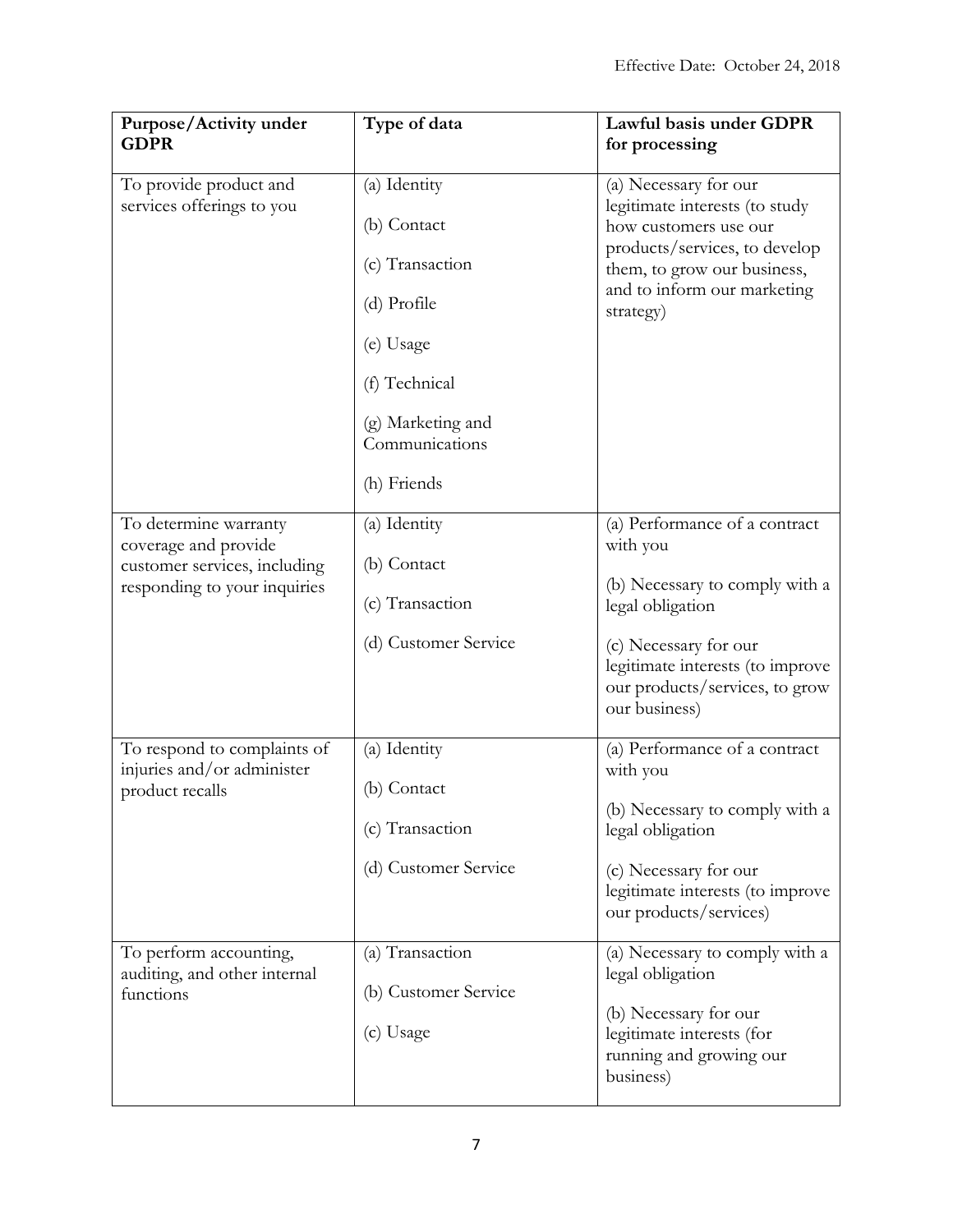| Purpose/Activity under<br><b>GDPR</b>                                                                                                                                                                                                                  | Type of data                                                                                                    | Lawful basis under GDPR<br>for processing                                                                                                                                                                                                                                                                                                                        |
|--------------------------------------------------------------------------------------------------------------------------------------------------------------------------------------------------------------------------------------------------------|-----------------------------------------------------------------------------------------------------------------|------------------------------------------------------------------------------------------------------------------------------------------------------------------------------------------------------------------------------------------------------------------------------------------------------------------------------------------------------------------|
| To comply with and enforce<br>public company reporting and<br>other legal requirements,<br>relevant industry standards,<br>contractual obligations, and<br>our policies                                                                                | (a) Transaction<br>(b) Customer Service<br>(c) User Content                                                     | (a) Necessary to comply with a<br>legal obligation<br>(b) Necessary for our<br>legitimate interests (for<br>running and growing our<br>business)                                                                                                                                                                                                                 |
| To enable you to partake in a<br>prize draw, competition, or<br>sweepstakes or to complete a<br>survey                                                                                                                                                 | (a) Identity<br>(b) Contact<br>(c) Profile<br>(d) Usage<br>(e) Marketing and<br>Communications                  | (a) Performance of a contract<br>with you<br>(b) Necessary for our<br>legitimate interests (to study<br>how customers use our<br>products/services, to develop<br>them, and to grow our<br>business)                                                                                                                                                             |
| To operate, evaluate, improve,<br>administer and protect our<br>business, this website, and our<br>apps and other services<br>(including troubleshooting,<br>data analysis, testing, system<br>maintenance, support,<br>reporting and hosting of data) | (a) Identity<br>(b) Contact<br>(c) Technical<br>(d) Profile<br>(e) Usage                                        | (a) Necessary for our<br>legitimate interests (for<br>running our business, to study<br>how customers use our<br>products/services, for<br>provision of administration<br>and IT services, network<br>security, to prevent fraud, and<br>in the context of a business<br>reorganization or group<br>restructuring exercise, to<br>inform our marketing strategy) |
| To deliver relevant website,<br>app, social media, and other<br>digital content and<br>advertisements to you and to<br>measure or understand the<br>effectiveness of the advertising<br>we serve to you                                                | (a) Identity<br>(b) Contact<br>(c) Profile<br>(d) Usage<br>(e) Marketing and<br>Communications<br>(f) Technical | Necessary for our legitimate<br>interests (to study how<br>customers use our<br>products/services, to develop<br>them, to grow our business,<br>and to inform our marketing<br>strategy)                                                                                                                                                                         |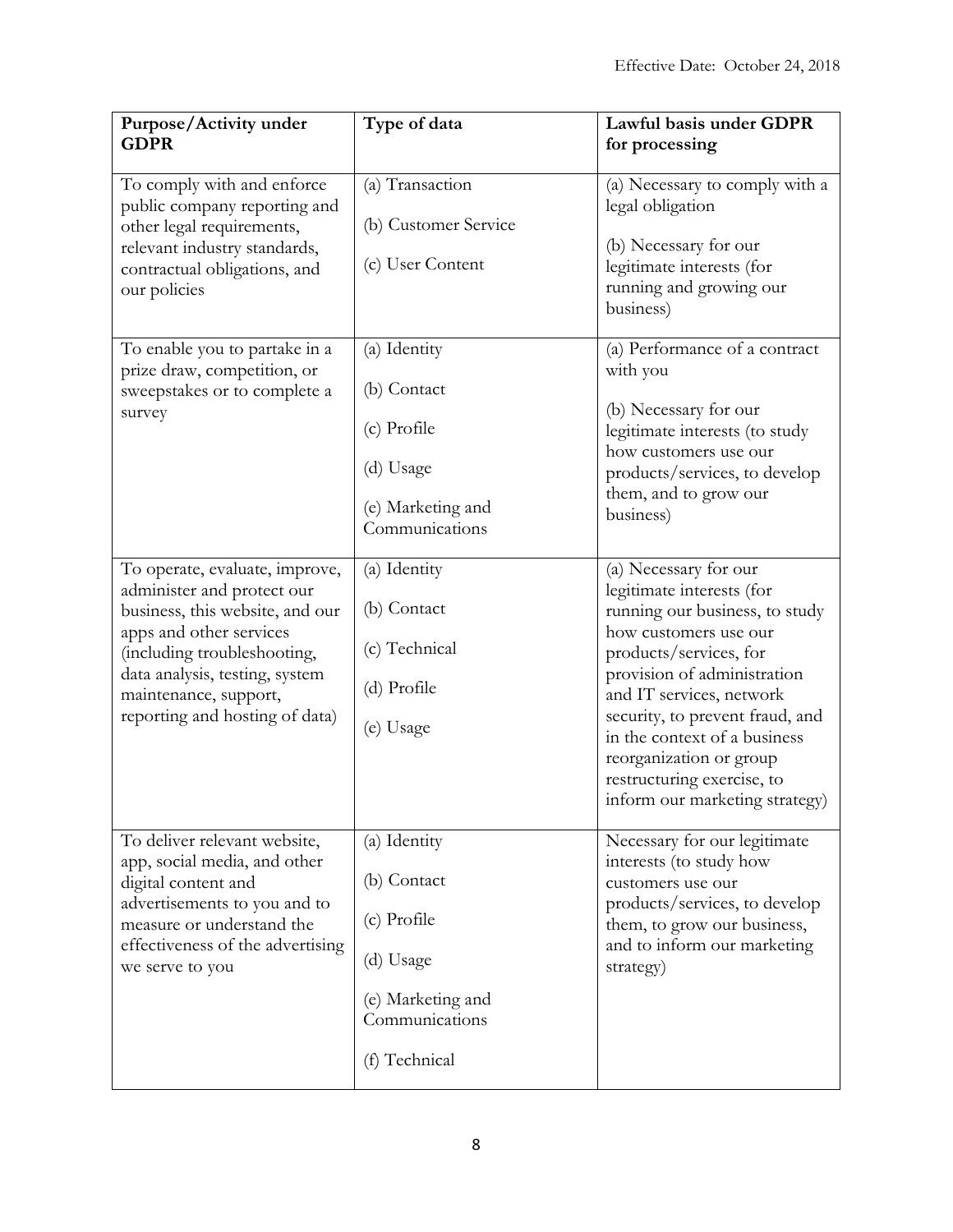| Purpose/Activity under<br><b>GDPR</b>                                                                                                 | Type of data                                                             | Lawful basis under GDPR<br>for processing                                                                                                                                                                                                                   |
|---------------------------------------------------------------------------------------------------------------------------------------|--------------------------------------------------------------------------|-------------------------------------------------------------------------------------------------------------------------------------------------------------------------------------------------------------------------------------------------------------|
| To use data analytics to<br>improve our website, apps,<br>products/services, marketing,<br>customer relationships, and<br>experiences | (a) Technical<br>(b) Usage<br>(c) Profile                                | Necessary for our legitimate<br>interests (to define types of<br>customers for our products<br>and services, to keep our<br>websites, apps, devices and<br>tools updated and relevant, to<br>develop our business, and to<br>inform our marketing strategy) |
| To make suggestions and<br>recommendations to you<br>about goods or services that<br>may be of interest to you                        | (a) Identity<br>(b) Contact<br>(c) Technical<br>(d) Usage<br>(e) Profile | Necessary for our legitimate<br>interests (to develop our<br>products/services and to grow<br>our business)                                                                                                                                                 |
| To market and advertise our<br>products and services                                                                                  | (a) User Content<br>(b) Identity<br>(c) Friends                          | Necessary for our legitimate<br>interests (to inform our<br>marketing strategy, to develop<br>our customer base, to grow<br>our business)                                                                                                                   |

## INTEREST-BASED ADVERTISING

On our websites, apps, social media pages, and other tools and when you use one of our "smart" wearable devices or visit one of our physical stores, we may collect information about your online activities and geolocation information for use in providing you with advertising about products and services tailored to your individual interests.

If automatic technologies have been enabled, you may see certain ads on other websites because we engage third-party ad buying networks. Through such buying networks, we can target our messaging to users through demographic, interest-based, and contextual means. We can track your online activities over time by collecting information through automated means, including through the use of third-party cookies, web server logs, pixels and web beacons. The networks use this information to show you advertisements that may be tailored to your individual interests. The information our ad networks may collect on our behalf includes data about your visits to websites that serve Movado Group advertisements, such as the pages or advertisements you view and the actions you take on the websites. This data collection takes place both on our websites and on thirdparty websites that participate in these ad networks. This process also helps us track the effectiveness of our marketing efforts.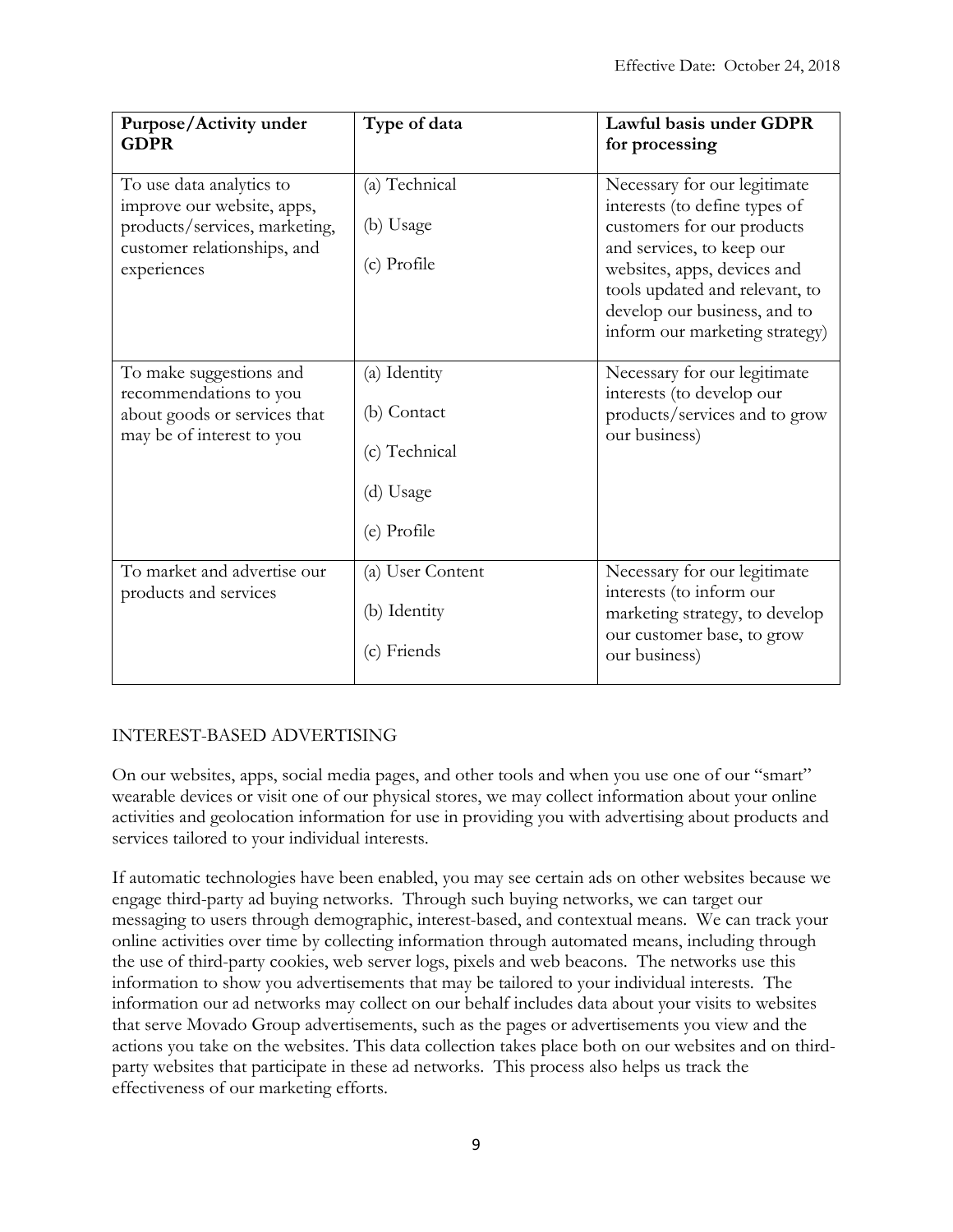To learn how to opt-out of some or all of this ad network interest-based advertising, please visit the consumer opt-out page at *HTTP://WWW.ABOUTADS.INFO/CHOICES/*. For more information about our use of automatic technologies and third-party analytics services, see *Cookies and Other Automated Means*.

# **5. SHARING YOUR PERSONAL DATA**

We do not disclose personal data we collect about you, except as described in this Global Privacy Policy.

We may share your personal data within the Movado Group of affiliated companies worldwide. *Click here* for a list of Movado Group companies that process and share personal data.

We also may share your personal data with external third parties, including service providers who perform services on our behalf based on our instructions. We do not authorize these service providers to use or to disclose the data except as necessary to perform services on our behalf or to comply with legal requirements. Examples of these service providers include entities that process credit card payments, manage and reduce our credit risk, verify information, fulfill orders, and provide web hosting, analytics, and marketing services.

Where permitted by law, we may share your personal data with other third parties for those parties' own purposes, such as to offer products or services that may interest you. For example, as described in *Cookies and Other Automated Means*, we allow carefully-selected third parties to set cookies during your visit to our website that enables them to provide you with relevant messaging on other websites. However, as explained above, we will not share your email address with unaffiliated parties for their own direct marketing purposes. You may tell us that you do not wish any other personal data to be shared with third parties for those parties' own purposes by *Contacting us*.

In addition, we may disclose information about you (i) if we are required to do so by law or legal process, (ii) to law enforcement authorities or other government officials, (iii) when we believe disclosure is necessary or appropriate to prevent physical harm or financial loss, or in connection with an investigation of suspected or actual fraudulent or illegal activity, (iv) to third parties to whom we may choose to sell, transfer, or merge parts of our business or our assets, and/or (v) to new owners who have acquired or have merged with our business.

## **6. INTERNATIONAL TRANSFERS**

As set forth in this Global Privacy Policy, we may share your personal data within the Movado Group and with external third parties. This may require a transfer of your personal data to the United States and to countries outside the country in which we originally collected the information. Those countries may not have the same data protection laws. When we transfer your information to other countries, we will protect that information as described in this Global Privacy Policy.

Consistent with its commitment to protect personal privacy, MGI has entered into agreements with its subsidiaries resident in the EEA and Switzerland to ensure that adequate protection be given to personal data transferred from the EEA and Switzerland to the United States. These agreements are based on "standard contractual clauses" promulgated by the EU and Swiss governments. Copies of the non-confidential provisions of these agreements are available by *Contacting us*.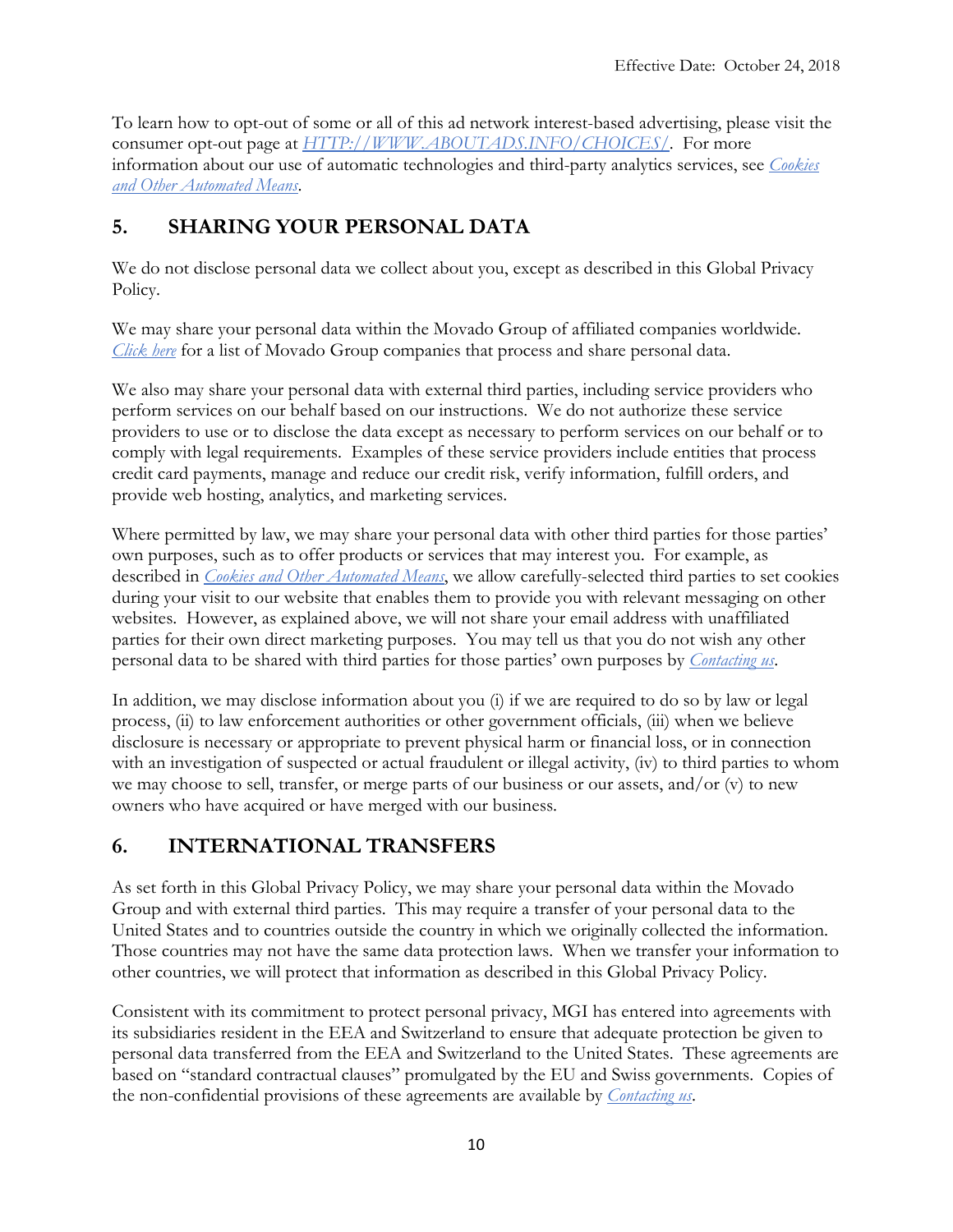When Movado Group transfers personal data to external third parties it obtains assurances that the information will be used consistently with this Global Privacy Policy. If the personal data from a resident of the EEA or Switzerland is transferred out of the EEA or Switzerland, then we ensure a similar degree of protection is afforded to it by implementing at least one of the following safeguards: (i) confirming that the European Commission has determined that the country provides an adequate level of protection for personal data; (ii) using specific contracts approved by the European Commission or Switzerland that give personal data the same level of protection it has in the EEA or Switzerland; (iii) using providers based in the transferee countries under arrangements approved by the European Commission, such as the Privacy Shield in the United States; or (iv) putting contractual provisions in place that provide appropriate data protections.

If you are a resident of the EEA or Switzerland, please *Contact us* if you want further information on the specific mechanism used by us when transferring your personal data out of the EEA or Switzerland.

# **7. DATA SECURITY**

We maintain administrative, technical, and physical safeguards designed to protect the personal data you provide against accidental, unlawful, or unauthorized destruction, loss, alteration, access, disclosure or use. While no safeguards are infallible, we take data security seriously and believe that we have implemented robust measures to minimize the risk of data breaches. However, we cannot guarantee the security of your data transmitted over the internet, and we do no warrant the security of ay information, including personal data, which you transmit to us over the internet.

# **8. DATA RETENTION**

We will retain your personal data for as long as we believe it is needed to fulfill the purpose(s) we collected it for, including for the purposes of satisfying any legal, accounting, or reporting requirements. In general, we will retain your personal data for as long as we engage with you and, following that period, we will only retain your personal information for as long as is reasonably necessary under the circumstances.

In some circumstances we may anonymize your personal data (so that it can no longer be associated with you) for analytical, statistical, or other purposes, in which case we may use or share this information indefinitely without further notice to you. Similarly, we may use or share Aggregated Data indefinitely without further notice to you.

Where the GDPR applies, you can ask us under certain circumstances to delete your data: see *Your Legal Rights Under the GDPR* below for further information.

# **9. YOUR RIGHTS AND CHOICES**

We offer you certain choices in connection with the personal data we collect about you, such as how we communicate directly with you. To update your preferences, to ask us to remove you from our mailing lists, to exercise your rights, or to submit a request, please *Contact us*. You can also unsubscribe from our mailing lists by following the "Unsubscribe" link in our emails.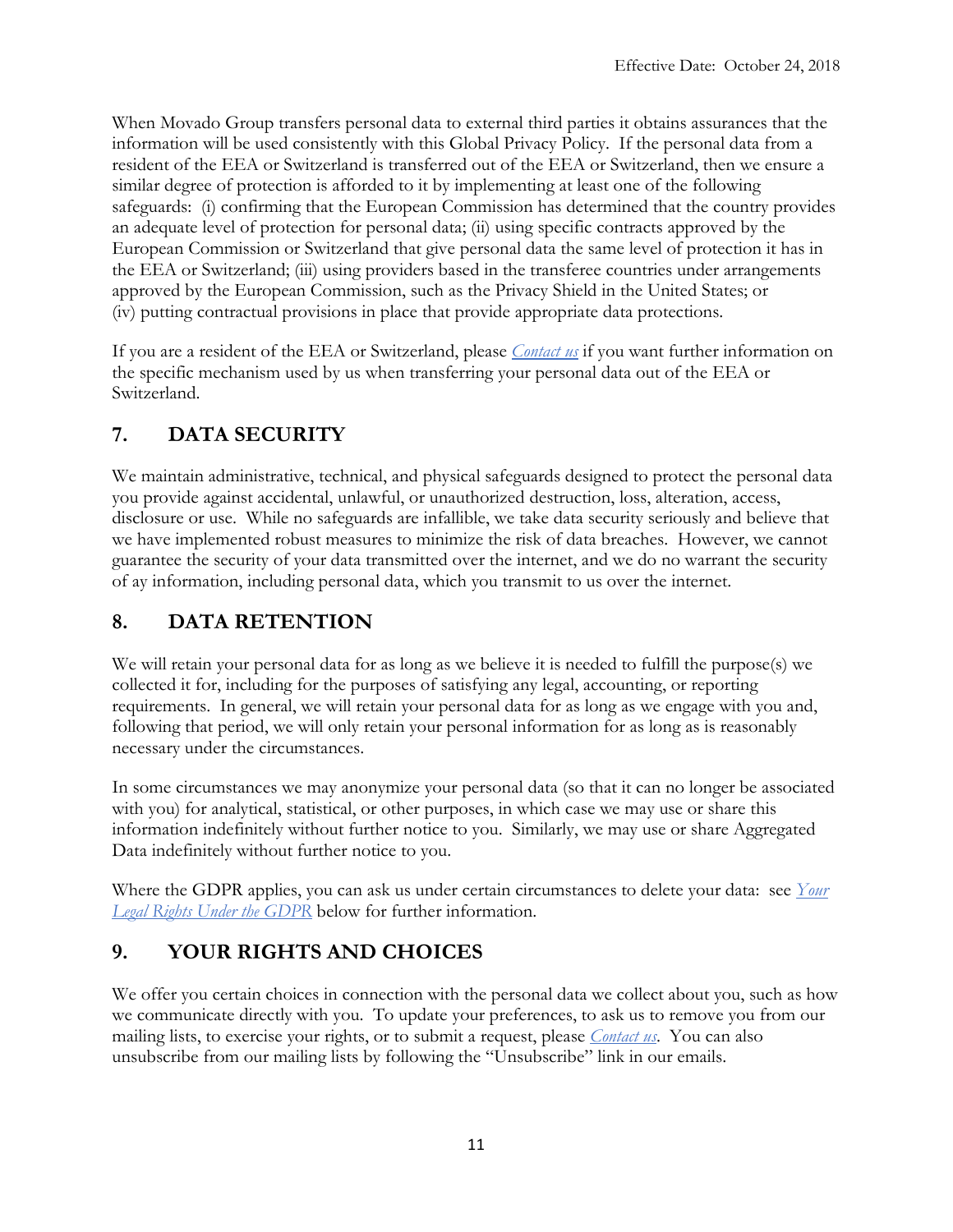To the extent permitted by law, you also may *Contact us* to request access to the personal data we maintain about you or request that we correct, amend, delete, or block the information.

If you are a resident of the EEA or of Switzerland, you have the right to make a complaint at any time to the European Data Protection Supervisor, to the Data Protection Authority in the applicable EU Member State, or to the Swiss Federal Data Protection and Information Commissioner. A list of EEA authorities is available at [http://ec.europa.eu/justice/article-29/structure/data-protection](http://ec.europa.eu/justice/article-29/structure/data-protection-authorities/index_en.htm)[authorities/index\\_en.htm.](http://ec.europa.eu/justice/article-29/structure/data-protection-authorities/index_en.htm) We would, however, appreciate the chance to respond to your concerns before you approach these governmental agencies, so please contact us in the first instance.

#### YOUR LEGAL RIGHTS UNDER THE GDPR

Where the GDPR applies, under certain circumstances you have rights in relation to your personal data, including the right to:

**Request access** to your personal data (commonly known as a "data subject access request"). This enables you to receive a copy of the personal data we hold about you and to check that we are lawfully processing it. If we provide you with access to the information we hold about you, we will not charge you unless permitted by law. If you request further copies of this data from us, we may charge you a reasonable administrative cost. Where we are legally permitted to do so, we may refuse your request. If we refuse your request we will tell you our reasons for doing so.

**Request correction** of the personal data that we hold about you. This enables you to have any incomplete or inaccurate data we hold about you corrected, though we may need to verify the accuracy of the new data you provide to us. If we have shared this personal data with third parties we will notify them about your correction request unless this is impossible or involves disproportionate effort. You also may request details of the third parties to whom we have disclosed the inaccurate or incomplete personal data. Where we think that it is reasonable for us not to comply with your request, we will explain our decision to you.

**Request erasure** of your personal data. This enables you to ask us to delete or remove personal data where there is no good reason for us continuing to process it. You also have the right to ask us to delete or remove your personal data where you have successfully exercised your right to object to processing (see below), where we may have processed your information unlawfully, or where we are required to erase your personal data to comply with local law. Note, however, that we may not always be able to comply with your request of erasure for specific legal reasons which will be notified to you, if applicable, at the time of your request.

**Object to processing** of your personal data where we are relying on a legitimate interest (or those of a third party) and there is something about your particular situation which makes you want to object to processing on this ground as you feel it impacts on your fundamental rights and freedoms. Where we are processing your personal data for direct marketing purposes you have the right to object to processing. You also have the right to object to processing in the event we do so to enable us to perform a task in the public interest or exercise official authority, or for scientific, historical, research, or statistical purposes. In some cases, we may demonstrate that we have compelling legitimate grounds to process your information which override your rights and freedoms.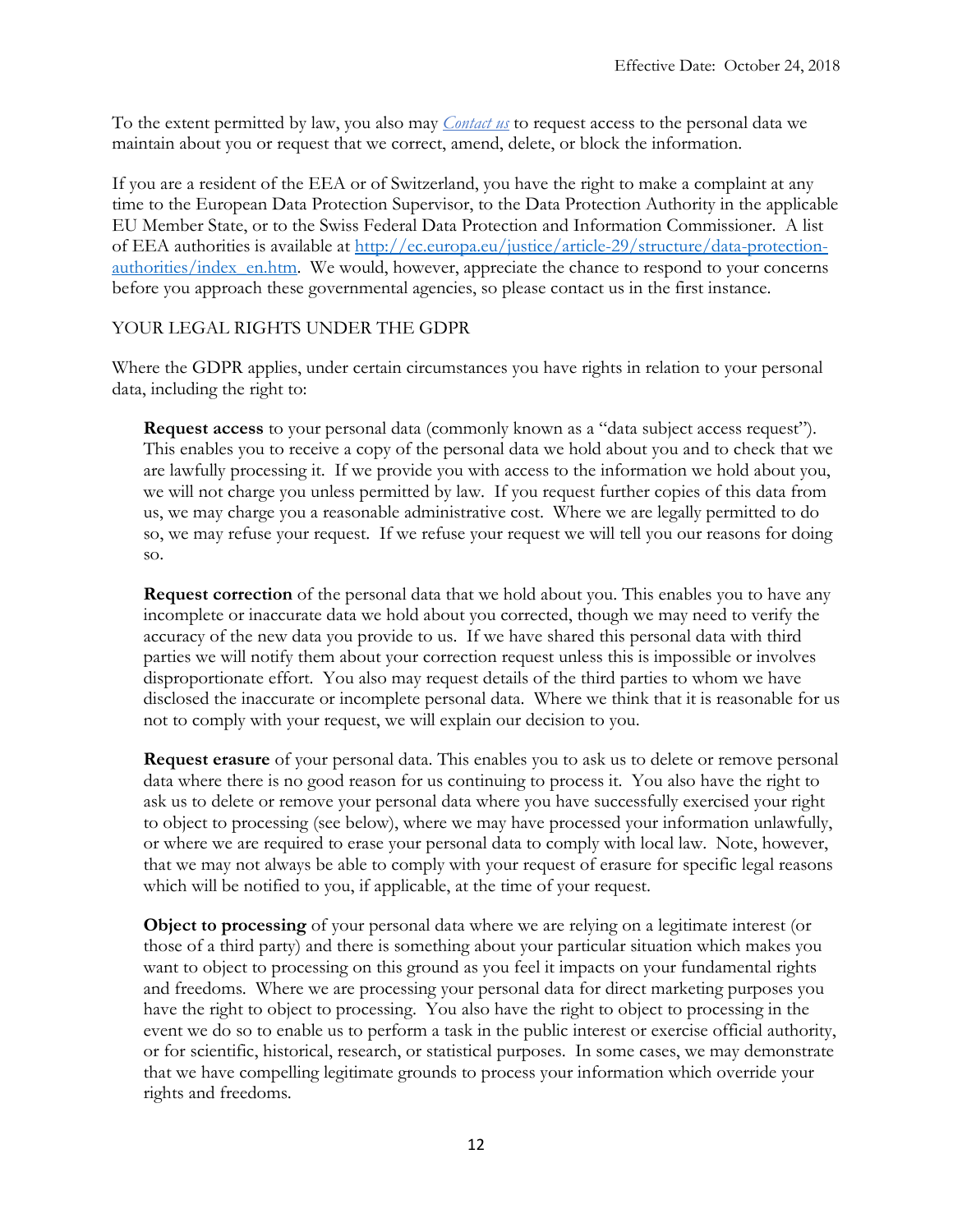**Request restriction of processing** of your personal data. This enables you to ask us to suspend the processing of your personal data in the following scenarios: (a) if you want us to establish the data's accuracy; (b) where our use of the data is unlawful but you do not want us to erase it; (c) where you need us to hold the data even if we no longer require it as you need it to establish, exercise, or defend legal claims; or (d) you have objected to our use of your data but we need to verify whether we have overriding legitimate grounds to use it. If we have shared your personal data with third parties, unless it is impossible or involves disproportionate effort we will use reasonable efforts to notify them about your request to restrict processing.

**Request the transfer** of your personal data to you or to a third party. On request, we can provide to you, or a third party you have chosen, your personal data in a structured, commonly used, machine-readable format. Note that this right only applies to automated information which you initially provided consent for us to use or where we used the information to perform a contract with you.

**Withdraw consent at any time** where we are relying on consent to process your personal data. However, this will not affect the lawfulness of any processing carried out before you withdraw your consent. If you withdraw your consent, we may not be able to provide certain products or services to you. We will advise you if this is the case at the time you seek to withdraw your consent. In the event you withdraw your consent, we will cease to use your data for that purpose unless we consider that there is an alternative legal basis to justify our continued processing of your information for this purpose, in which case we will inform you of this legal basis.

## **10. COOKIES AND OTHER AUTOMATED MEANS**

When you visit our websites, open our emails, use our apps or "smart" wearable devices, or interact with Movado Group-related social media sites or tools, widgets, or plug-ins, we may collect certain information by automated means, such as cookies, web beacons, and web server logs.

We use cookies and other automated means to optimize your user experience, the functionality of our website, and the products and services we offer. When you visit our sites or use our apps, tools, and devices, our web server sends a file to your computer, which allows us to recognize your computer to perform a variety of functions. More details about this are described below.

By proceeding to navigate through these mediums, you consent to our cookie settings and agree that you understand this section of our Global Privacy Policy pertaining to cookies.

### WHAT ARE COOKIES, WEB BEACONS, AND OTHER AUTOMATED MEANS?

A "cookie" is a file that websites send to a visitor's computer or other Internet-connected device to uniquely identify the visitor's browser or to store information or settings in the browser. A "web beacon," also known as an Internet tag, pixel tag, or clear GIF, links web pages to web servers and their cookies and may be used to transmit information collected through cookies back to a web server. Through these automated collection methods, we obtain "clickstream data," which is a log of the links and other content on which a visitor clicks while browsing a website. As the visitor clicks through the website, a record of the action may be collected and stored. We may link certain data elements we have collected through automated means, such as your browser information, with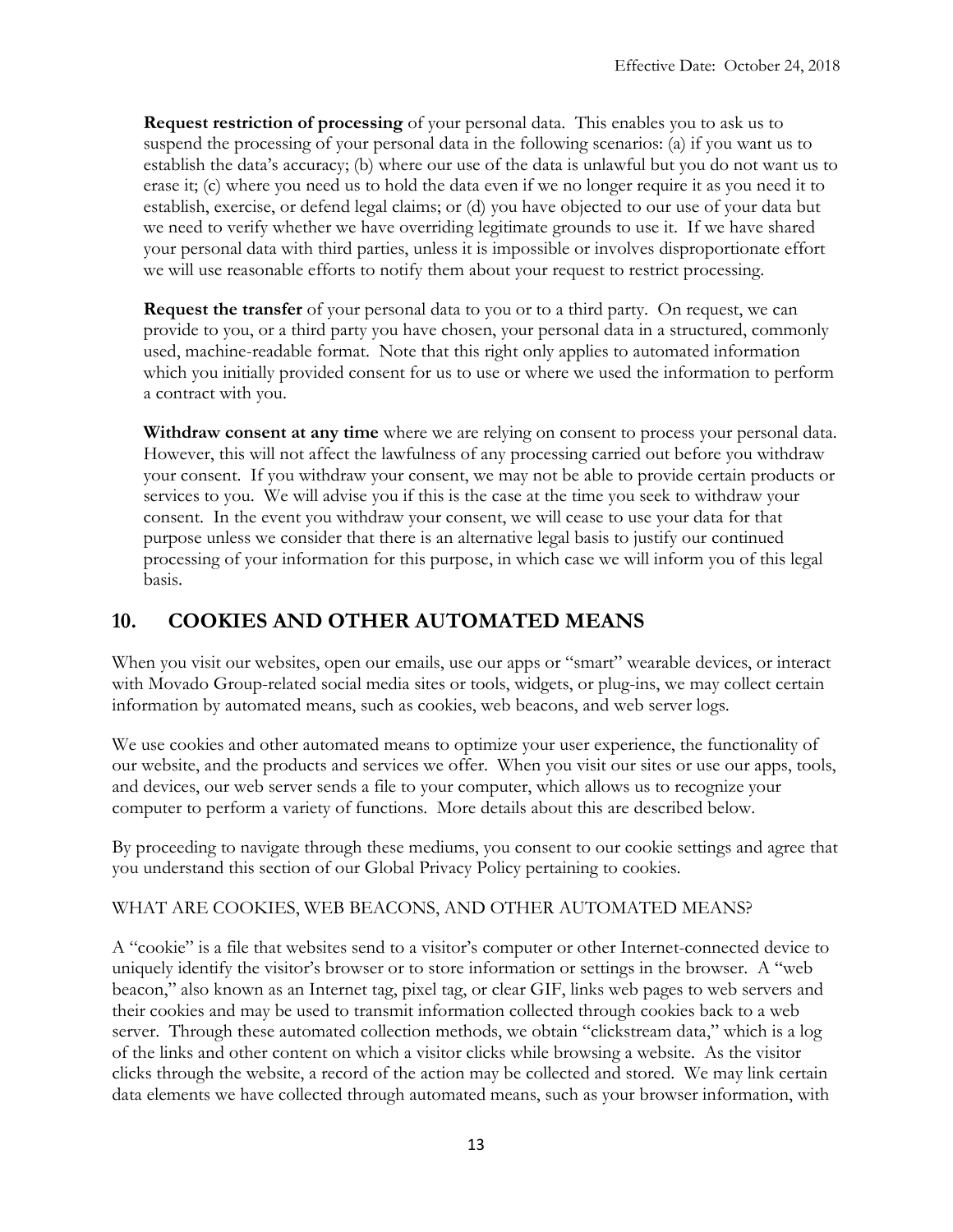other information we have obtained about you to let us know, for example, whether you have opened an email we sent to you.

#### WHAT PURPOSES DO AUTOMATED MEANS SERVE?

1. Cookies Support Basic Website Functionality: Some cookies are functional and necessary cookies that support essential features of our website, such as storing your shopping cart selections while you continue to shop and navigate to different pages of our website. Functionality cookies also are used to recognize you when you return to our website. This enables us to personalize our content for you, greet you by name, and remember your preferences (for example, your choice of language or region). Cookies also help us direct consumers to their appropriate website and to determine whether an order is valid.

2. Cookies Can Help Improve the Quality of Our Website and Services: Some cookies collect information to assess how you use our website so that we can improve the navigability of our site and provide you with better service. This is known as website analytics, and we use Google Analytics tools for this function. We use Analytics Cookies to:

- Provide aggregate and anonymous statistics on how our site is used;
- See how effective our advertisements are by identifying where you click and from which website you arrived;
- Provide feedback to carefully selected third party partners that one of our visitors also visited their website;
- Help us improve the site by capturing errors in your browsing experience;
- Provide you with improved site functionality by allowing access to additional services or restoring your shopping bag if you wish to return on a subsequent browsing session.

3. Cookies Allow Us to Personalize Your Experience: Certain cookies record your visit to our website, the pages you have visited, and the links you have followed. We use this information to make our website and the advertising displayed on it more relevant to your interests.

4. Cookies May Share Information With Our Carefully Chosen Third-Party Partners: Aside from setting cookies ourselves, we also allow carefully-selected third parties to set cookies during your visit to our website. These organizations provide us with information on your use of the website. They also may use cookies to promote our newest products and latest offers to you on other websites. For example, you may see products you viewed on our website presented on other websites as you navigate the internet. Some of our partners will use your location to provide more relevant messaging.

#### WHAT INFORMATION DO WE COLLECT THROUGH COOKIES?

Most of the information captured by cookies or other automated means will not identify you personally. The data we collect through cookies and other automated means may include unique device identifier; browser characteristics; device characteristics; operating system; language preferences; referring URLs; information on actions taken on our site; dates and times of website visits, downloads, and activations. In certain circumstances we also may collect your IP address or data collected through usage of our apps and "smart" wearable devices, such as geolocation.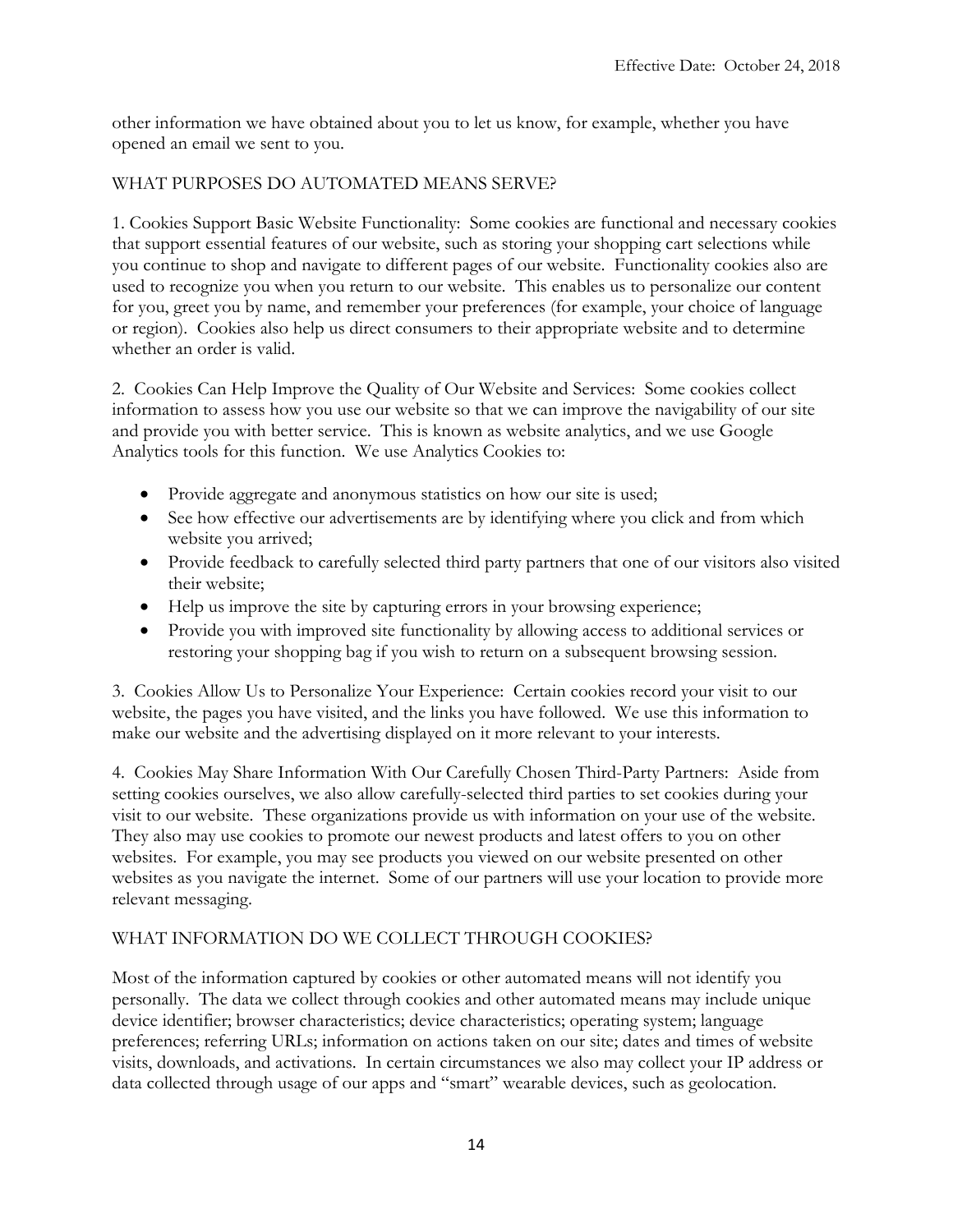## MANAGING YOUR COOKIE PREFERENCES

To manage third-party cookies served on our site, please visit Google Analytics: *<http://www.google.com/analytics/learn/privacy.html>* . Through this link you may opt-out of some or all third-party cookies. This will not affect or disable the cookies served by the Movado Group.

To manage all cookies on our site, including those that are served by the Movado Group, you can change your browser settings. For additional information on how to manage all cookies please visit *[http://www.allaboutcookies.org/.](http://www.allaboutcookies.org/)* Please note that disabling, blocking, or deleting cookies in your browser settings may impact your ability to fully use both our website and other websites.

If you wish to disable the use of cookies on this website only, *Click here.* Please note that activating this option will impact your ability to fully use this website.

Certain web browsers allow you to instruct your browser to send Do Not Track ("DNT") signals to websites you visit, informing those sites that you do not want your online activities to be tracked. When we recognize a relevant DNT signal we aim to suppress the third-party tags that are used to recognize your computer once you navigate away from our site and which are used to present you with Movado Group advertisements. However, currently there is no uniform standard for DNT signal recognition, and our technology may not recognize all DNT signals. Thus, if you do not wish for cookies or other automated means to be enabled, we encourage you to manage cookies through the other means noted above.

On subsequent visits to this site after using one of the means noted above to manage your cookies settings you may be notified or asked if you wish to change your settings. You may change your elections by following the prompts or by agreeing to the use of cookies going forward.

# **11. NOTICE TO CALIFORNIA RESIDENTS**

Subject to certain limitations under California Civil Code §1798.83, California residents may ask us to provide them with (i) a list of certain categories of personal information that we have disclosed to third parties for their direct marketing purposes during the immediately preceding calendar year, and (ii) the identity of those third parties. To make this request, California residents may *Contact us*.

# **12. MOVADO GROUP COMPANIES THAT PROCESS AND SHARE PERSONAL DATA**

We set forth below details of the Movado Group companies that process and share personal data.

When you visit one of our after sales service websites [\(mgiservice\)](http://www.mgiservice.com/) you will be given directions about where to send your watch for service or repairs. The entity to which you are directed will be the controller of your personal data.

When you visit one of our other websites, the controller of your personal data will be as identified below.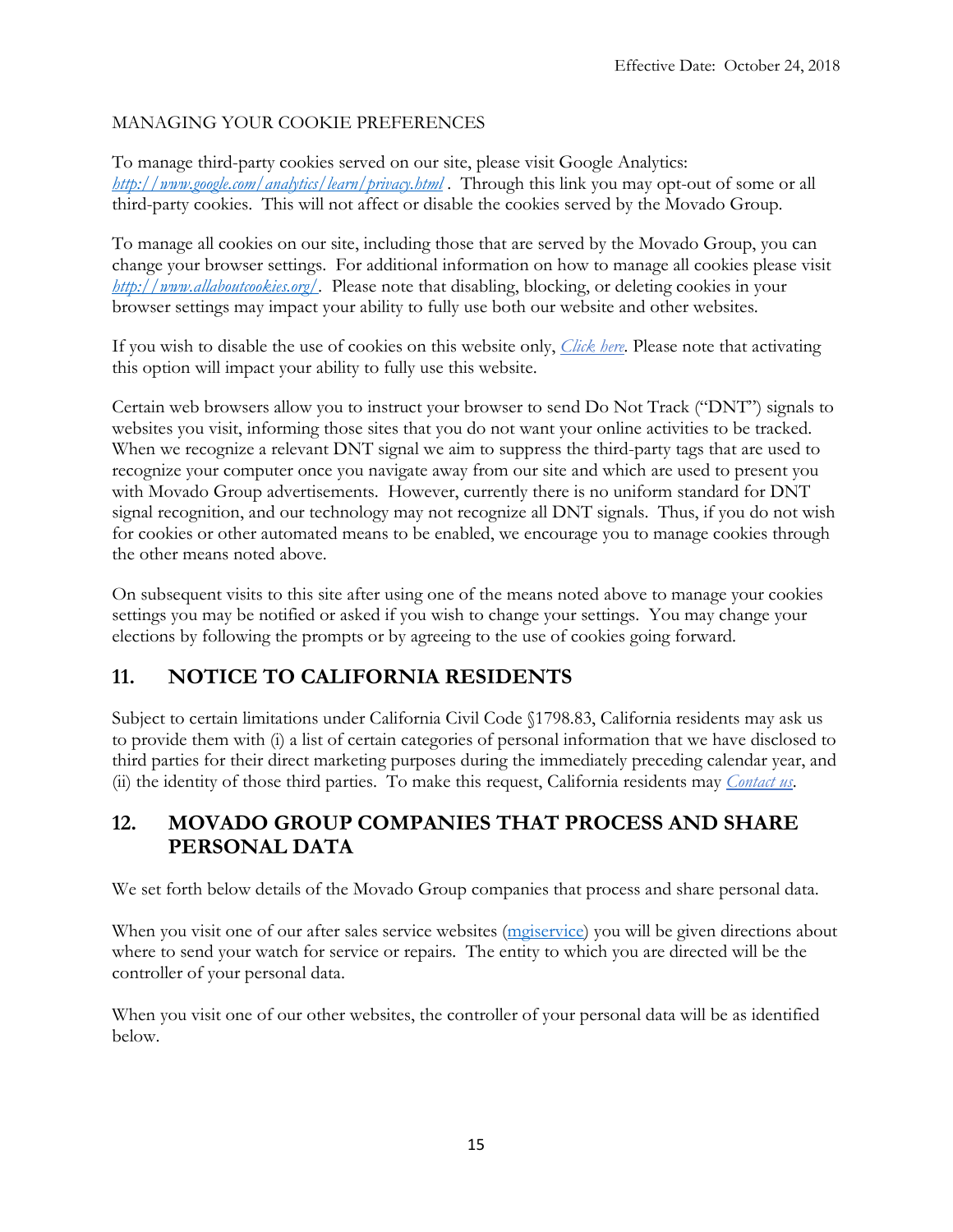## **UNITED STATES**

**Movado Group, Inc.** 650 From Road Ste. 375 Paramus, NJ 07652 [controller for US ecommerce and all non-ecommerce websites]

### **Movado Retail Group, Inc.**

650 From Road Ste. 375 Paramus, NJ 07652

## **CANADA**

#### **Movado Group of Canada Inc.**

One Main Street West Hamilton, Ontario L8P 4Z5 Canada [controller for Canadian websites]

### **CHINA**

### **MGI Luxury Trading (Shanghai) Co., Ltd.**

Room 20F02, Plaza 889 1111 ChangShou Road Jing'an District Shanghai 200042 Peoples Republic of China

### **FRANCE**

### **Movado Group France SAS**

47 rue de la Chaussee d'Antin 75009 Paris France [controller for French websites]

#### **GERMANY**

### **MGI Luxury Group GmbH**

Landsberger Str. 94 80339 München Germany

#### **Movado Group Deutschland GmbH**

Gartenstr. 97 73431 Aalen Germany [controller for German websites]

## **HONG KONG**

**Swissam Products Ltd.**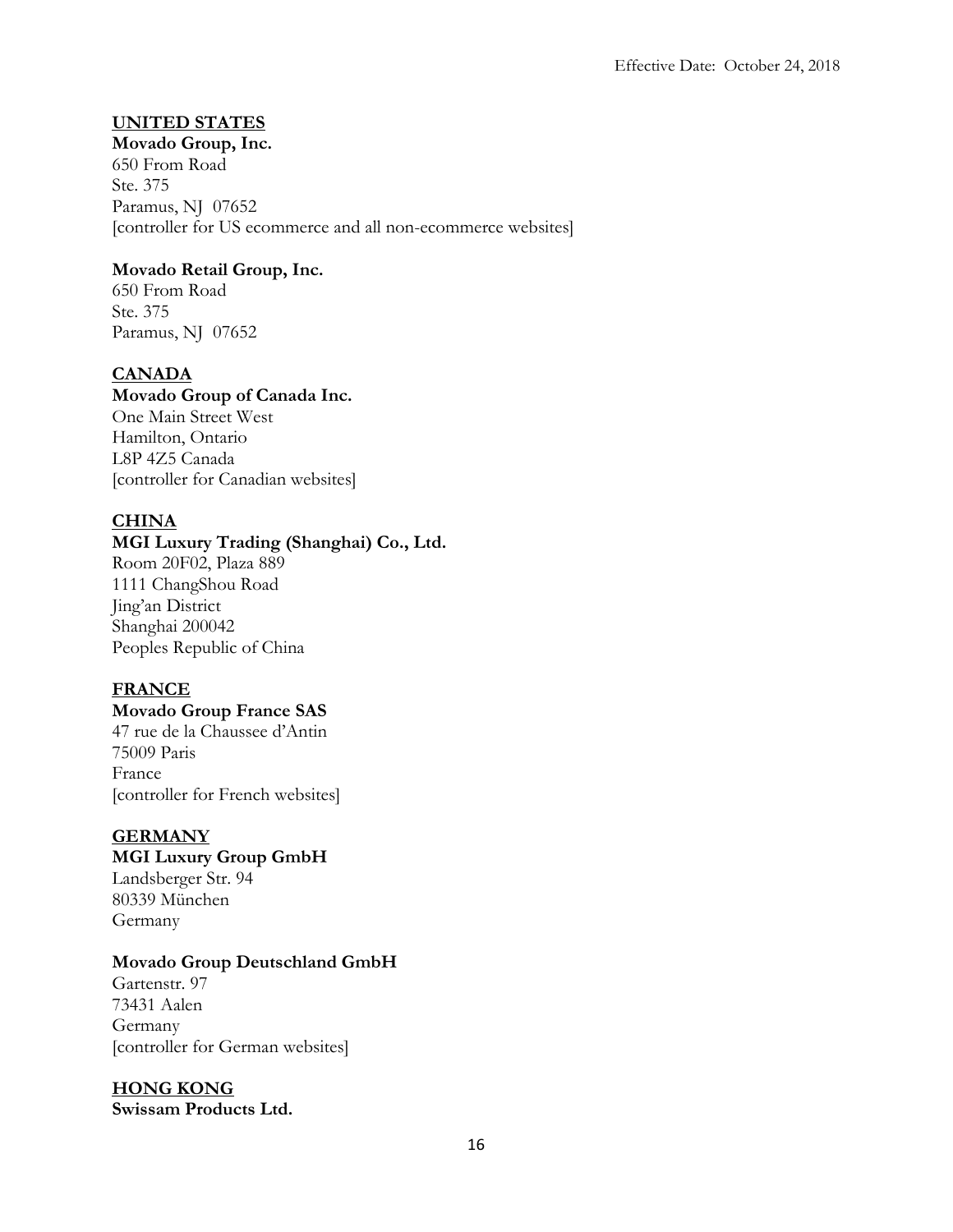29th Floor, Citicorp Centre 18 Whitfield Road, North Point Hong Kong

### **MGI Luxury Asia Pacific Limited**

29th Floor, Citicorp Centre 18 Whitfield Road, North Point Hong Kong

## **MALAYSIA**

#### **MGI Luxury Malaysia Sdn. Bhd.**

Level 30, The Gardens North Tower Mid Valley City Lingkaran Syed Putra 59200 Kuala Lumpur Malaysia

## **MEXICO**

#### **MGI Distribución, S. de R.L. de C.V.** Torre Esmeralda III Blvd Manuel Ávila Camacho #32 Piso 6 Oficina 687

Col. Lomas de Chapultepec CP 11000 Mexico

### **NETHERLANDS,**

## **MGI Luxury Group B.V.**

c/o Intertrust Prins Bernharplein 200 1097 JB Amsterdam The Netherlands

### **Movado Group Nederland B.V.**

c/o Intertrust Prins Bernharplein 200 1097 JB Amsterdam

### **SINGAPORE**

**MGI Luxury Singapore Ptd Ltd** #06-02 Tong Building 302 Orchard Road Singapore 238862

### **SWITZERLAND**

**Movado Watch Company SA** Bettlachstr. 8 2540 Grenchen Switzerland